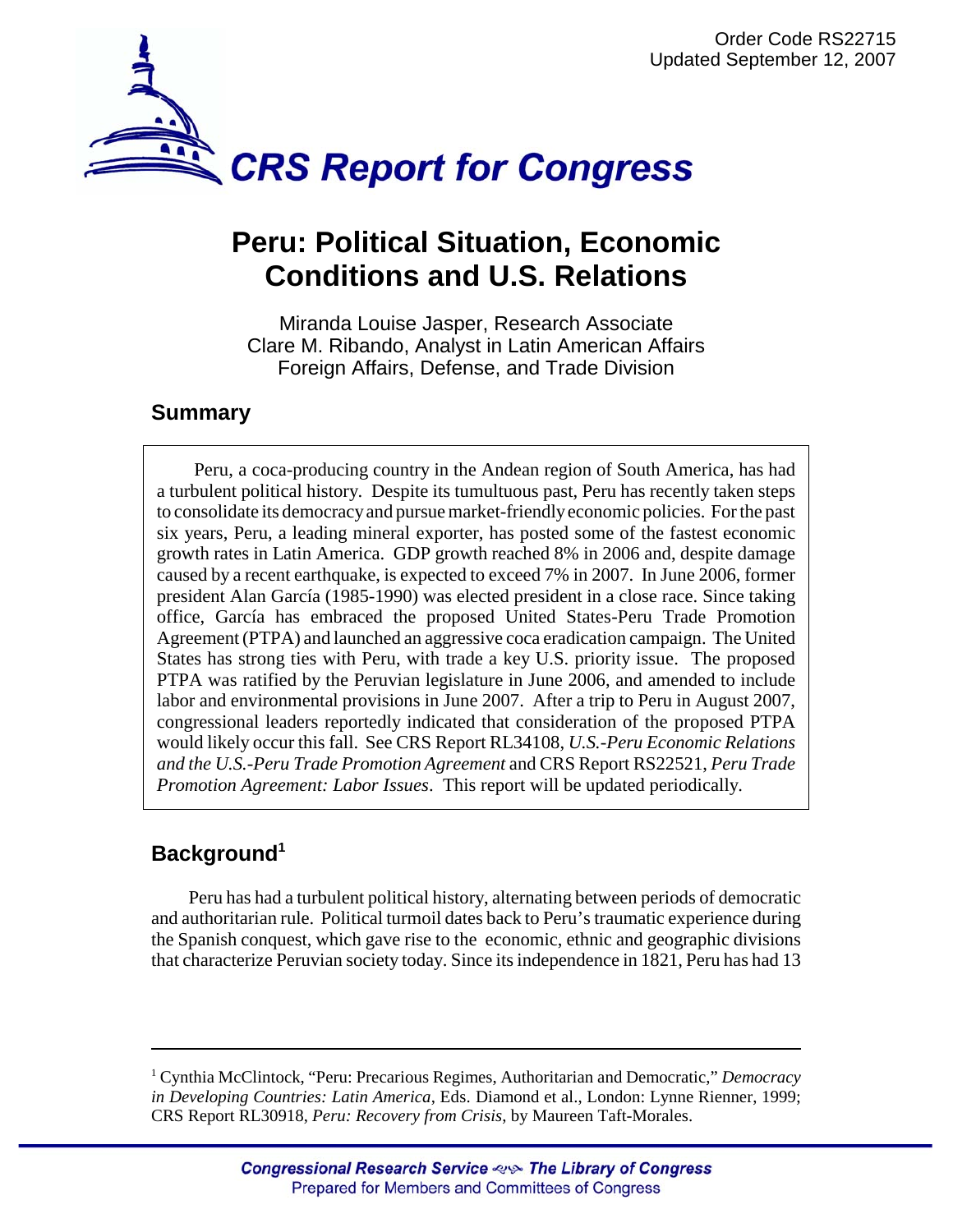constitutions, with only nine of 19 elected governments completing their terms. Peru's most recent transition to democracy occurred in 1980 after 12 years of military rule. The decade that followed was characterized by a prolonged economic crisis and the government's unsuccessful struggle to quell a radical Maoist guerrilla insurgency known as the Shining Path (Sendero Luminoso).2

In 1985, leftist Alan García of the American Popular Revolutionary Alliance (APRA) was elected president. During his first term (1985-1990) García's antagonistic relationship with the international financial community and excessive spending on social programs led to hyperinflation. His security policies were unable to defeat the Shining Path. By 1990, the Peruvian population was looking for a change and found it in the independent candidate Alberto Fujimori. Once in office, Fujimori implemented an aggressive economic

#### **Peru: Key Indicators**

**Population:** 28.6 million

**Geographic Characteristics:** Pacific coastal plains, Andean mountain highlands, Amazon Basin lowlands

**GDP growth rate**: 8% (2006)

**Per capita income:** \$2,650 (2005)

**Ethnic Composition:** Indigenous (45%), Mestizo (37%), European (15%), African, Japanese, Chinese and other (3%)

**Languages:** Spanish, Quechua, Aymara, and other indigenous languages

**Sources:** World Bank, U.S. Department of State, "Background Note: Peru," 2007.

reform program and stepped up counterinsurgency efforts. When tensions between the legislature and Fujimori increased in 1992, he initiated a "self coup," dissolving Congress and calling a constituent assembly to write a new constitution. This allowed him to fill Congress and the judiciary with his supporters. President Fujimori was re-elected in 1995, but his popularity began to falter as the economy slowed and civic opposition to his policies increased. He was increasingly regarded as an authoritarian leader, due in part to the strong-handed military tactics his government used to wipe out the Shining Path that resulted in serious human rights violations.

President Fujimori won a third term in 2000, but the elections were marred by irregularities. Within weeks of taking office, a bribery scandal broke that, combined with allegations of human rights violations committed by his top aides, forced Fujimori to agree to call new elections in which he would not run. An interim government served from November 22, 2000 to July 28, 2001, when the newly-elected government of Alejandro Toledo took office. Toledo's presidency (2001-2006) was characterized by extremely low approval ratings but high economic growth rates; 5.9% in 2005 and 8% in 2006. Toledo was able to push through several reforms, including tax reform and a pending free trade agreement with the United States. Despite the economic improvements, Toledo's presidency was marred by allegations of corruption and recurrent popular protests.

<sup>&</sup>lt;sup>2</sup> Between 1980 and 2000, armed conflicts between Peruvian government troops, the Shining Path, and others resulted in some 69,260 deaths and disappearances. See Commission on Truth and Reconciliation in Peru, Final Report, Annex 2, August 28, 2003. For more information, see David Scott Palmer, ed., *The Shining Path of Peru*, New York: St. Martin's Press, 1994.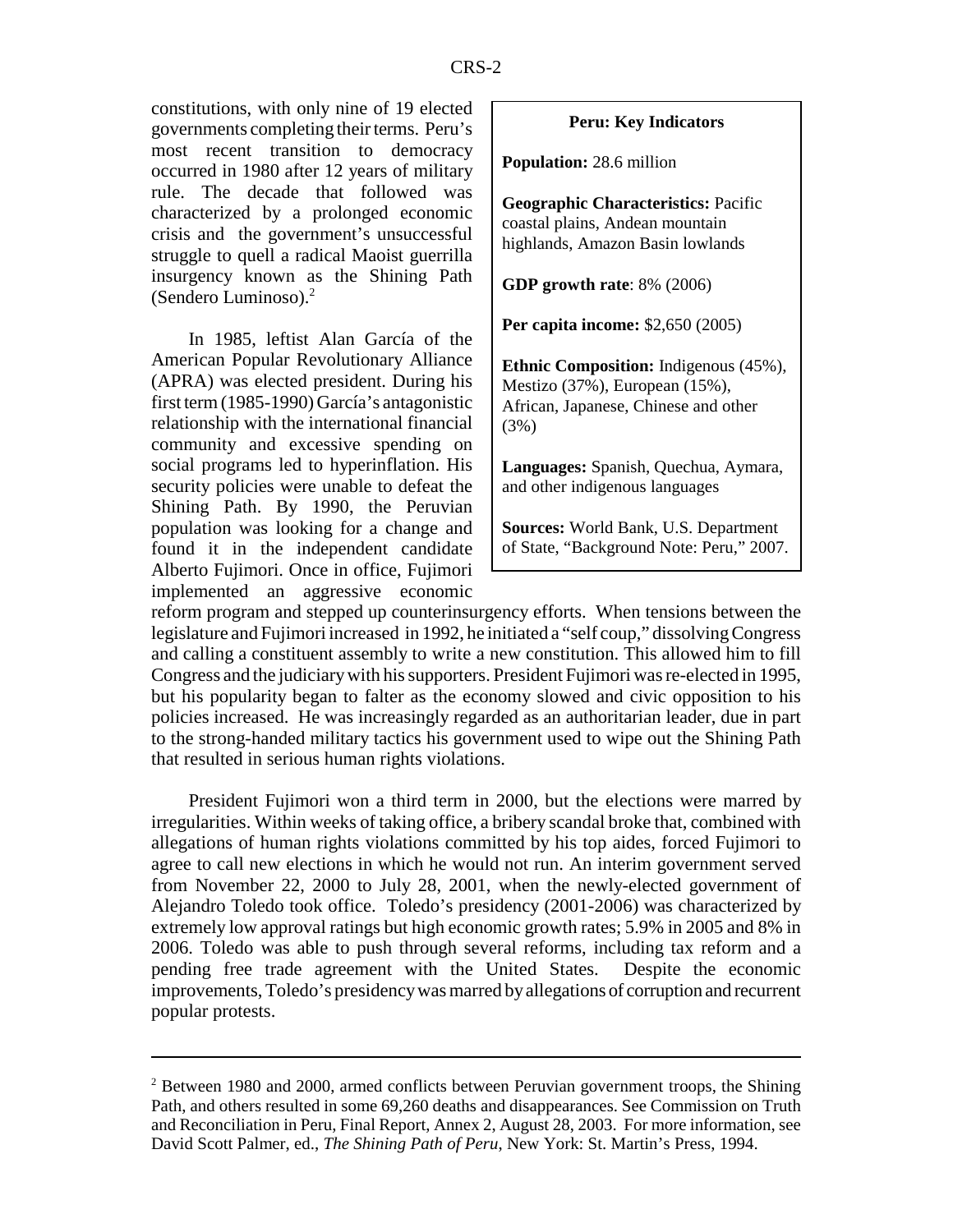### **Current Political and Economic Issues**

**Political Situation.** On June 4, 2006, former President Alan García defeated populist Ollanta Humala 53% to 47% in a close election. García won in the second round after garnering support from Peru's business community, which had been reluctant to support him in the first round. A retired army officer who led an October 2000 uprising against then-President Alberto Fujimori, Humala espoused nationalist, anti-globalization policies. Many observers were concerned that Humala had authoritarian tendencies. Now the opposition leader in Peru's Congress, Humala was charged in August 2006 with murder in connection to his military actions in the 1990s. In the legislative elections, Humala's alliance won 45 of the 120 seats in the unicameral Congress; García's party APRA won 36 seats, the center-right National Unity coalition captured 17 seats, and Fujimori supporters won 13 seats.<sup>3</sup>

President Alan García has taken steps to assure the international financial community that he is running Peru as a moderate rather than as the leftist he had been in his early career. Since initiating his political comeback in 2001, when he made an unsuccessful bid for the presidency against Alejandro Toledo, García has softened his populist rhetoric and apologized for his earlier errors. During his first year in office, García is thought to have embraced sound economic policies and the Peruvian economy has continued to perform well, but his government has faced periods of social unrest and popular protests over lingering concerns about poverty and inequality. His approval rating dipped to 35% in mid-July, but has since rebounded to 76% after his leadership in responding to a mid-August 8.0 earthquake that hit Peru.<sup>4</sup> García has made solidifying strong relations with the United States a top priority of his government. In the past year, García has shown himself to be a strong U.S. ally and a leading supporter of free trade in Latin America. Key political challenges currently facing the García administration include:

- Counternarcotics policies. The government has increasingly relied on forced eradication to reach its coca eradication targets, which has in turn produced violent clashes between coca farmers and police. President García began a dialogue with coca growers on drug policy and allowed a temporary suspension of forced eradication in March, but has since said that his government will not negotiate with radical growers who have launched strikes to protest government eradication efforts. In 2006, the government eradicated 12,688 hectares of coca, making it the second year in a row that it surpassed its goal of eradicating 10,000 hectares.<sup>5</sup>
- ! **Reducing poverty and inequality.** According to the World Bank, the wealthiest 10% of the Peruvian population control 41% of the country's income whereas the poorest 10% control just 1% of the income. In recent years, Peru has seen rising popular demands for a solution to

<sup>3</sup> See CRS Report RS22430, *Peru: 2006 Elections and Issues for Congress*, by Maureen Taft-Morales.

<sup>4</sup> "Earthquake Relief Effort Becomes First Big Test for Peru's President," *Financial Times*, August 22, 2007.

<sup>5</sup> Eradication and seizure figures taken from U.S. Department of State, *International Narcotics Control Strategy Report*, March 2007.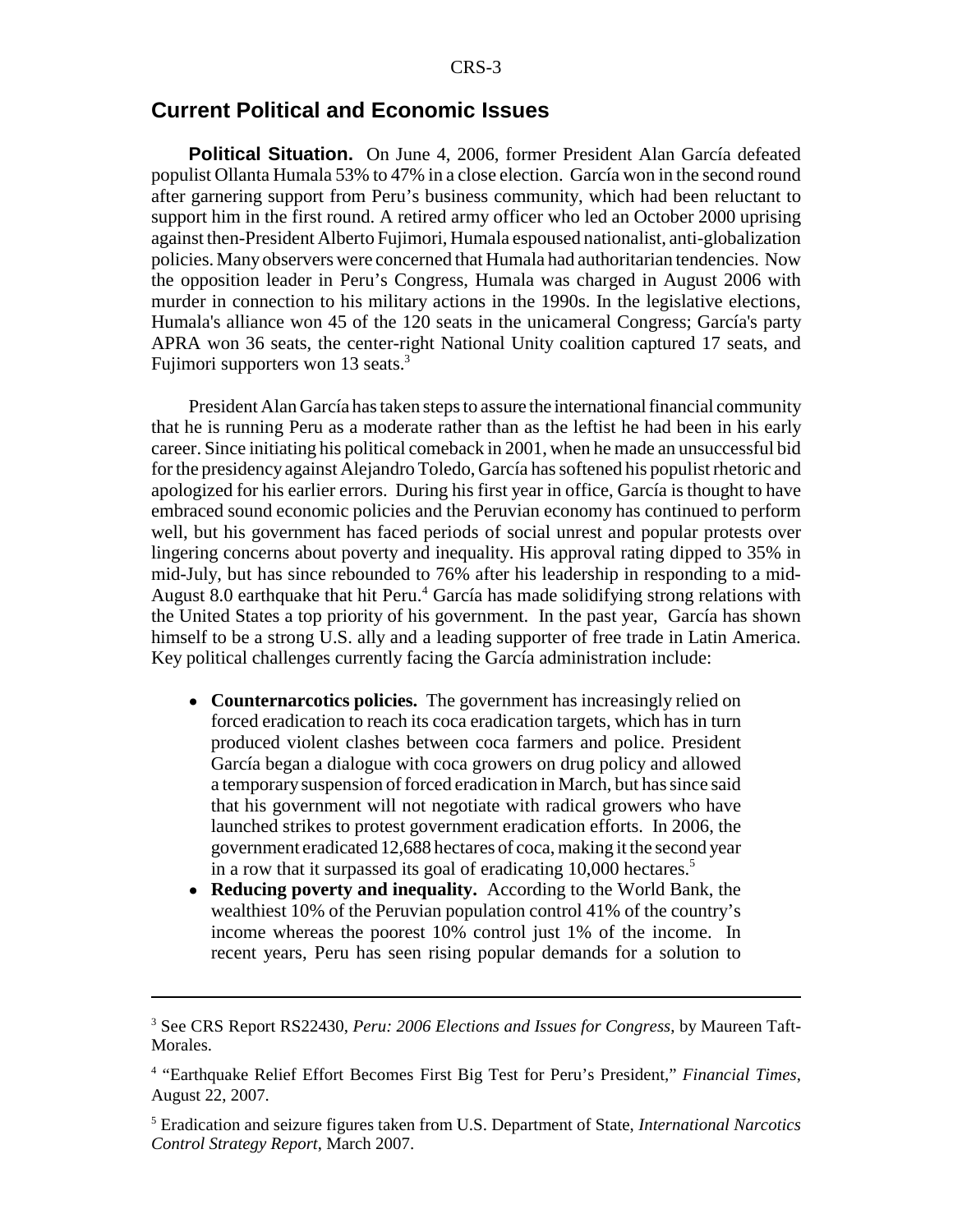economic inequality. Poverty is more prevalent among indigenous households at 63% compared to 43% among non-indigenous households.<sup>6</sup> In July 2007, at his state of the nation address marking his first year as president, García publically apologized to poor Peruvians for failing to deliver the material benefits of the country's recent economic growth. He has pledged to increase public investment by building housing for 1.2 million Peruvians by the time he leaves office in 2011. President García's approval rating slipped during his first year in office in response to unmet popular expectations.7

- ! **Earthquake response.** On August 15, Peru was rocked by an 8.0 earthquake that killed at least 519 people and destroyed some 40,000 homes. President García has pledged money to rebuild communities and created 8,000 temporary jobs in order to help with the clean-up effort. While some have praised the García government response to the earthquake, humanitarian groups maintain that more aid and better government coordination are needed to provide shelter and medical attention to as many as 200,000 Peruvians who are in need of assistance.<sup>8</sup>
- ! **Fujimori Extradition Proceedings.** Charges have been brought against former President Fujimori, including allegations of corruption and major human rights violations. Fujimori went into exile in Japan for several years and tried to return to Peru in November 2005, but was arrested en route by Chilean authorities. In May 2006, the Chilean government released Fujimori on bail while processing Peru's extradition request. In July 2007, the Chilean Supreme court denied his extradition and the case is currently awaiting a ruling by the high court on appeal. Fujimori's return to Peru could have major political consequences for García's government which stands to lose its alliance with the Fujimorista bloc, which it relies on in order to pass legislation.<sup>9</sup>

**Economic Issues.** President García has continued the pro-market economic policies of his predecessor, Alejandro Toledo, who presided over one of the highest economic growth rates in Latin America throughout his term, with 8% growth in 2006. García has embraced the proposed U.S.- Peru Trade Promotion Agreement (PTPA), appointed a fiscally conservative finance minister, and cut government pay. Economic growth has been fueled by Peru's strong exports of minerals, textiles, and agricultural products like sugarcane, potatoes, and asparagus. Peru is the world's second largest producer of silver, sixth largest producer of both gold and copper and provides a large amount of the world's zinc and lead. The Peruvian economy has also been boosted by

<sup>6</sup> Gillette Hall and Harry Patrinos, eds. *Indigenous Peoples, Poverty and Human Development in Latin America: 1994-2004,* New York: Palgrave Macmillan,2006.

<sup>7</sup> *EIU*, "Country Report - Peru," July 2007; "Peruvian President Apologizes to Poor, Vows to Increase Anti-poverty Aid," *Associated Press*, July 28, 2007.

<sup>8</sup> "Relief Groups: Peru Still Badly Needs Aid 2 Weeks After Quake," *Dow Jones International News*, August 30, 2007.

<sup>9</sup> *Economist Intelligence Unit*, "Country Report - Peru," July 2007; "Chile Foreign Minister asks High Court to Decide on Fujimori," *Agence France Presse*, July 30, 2007.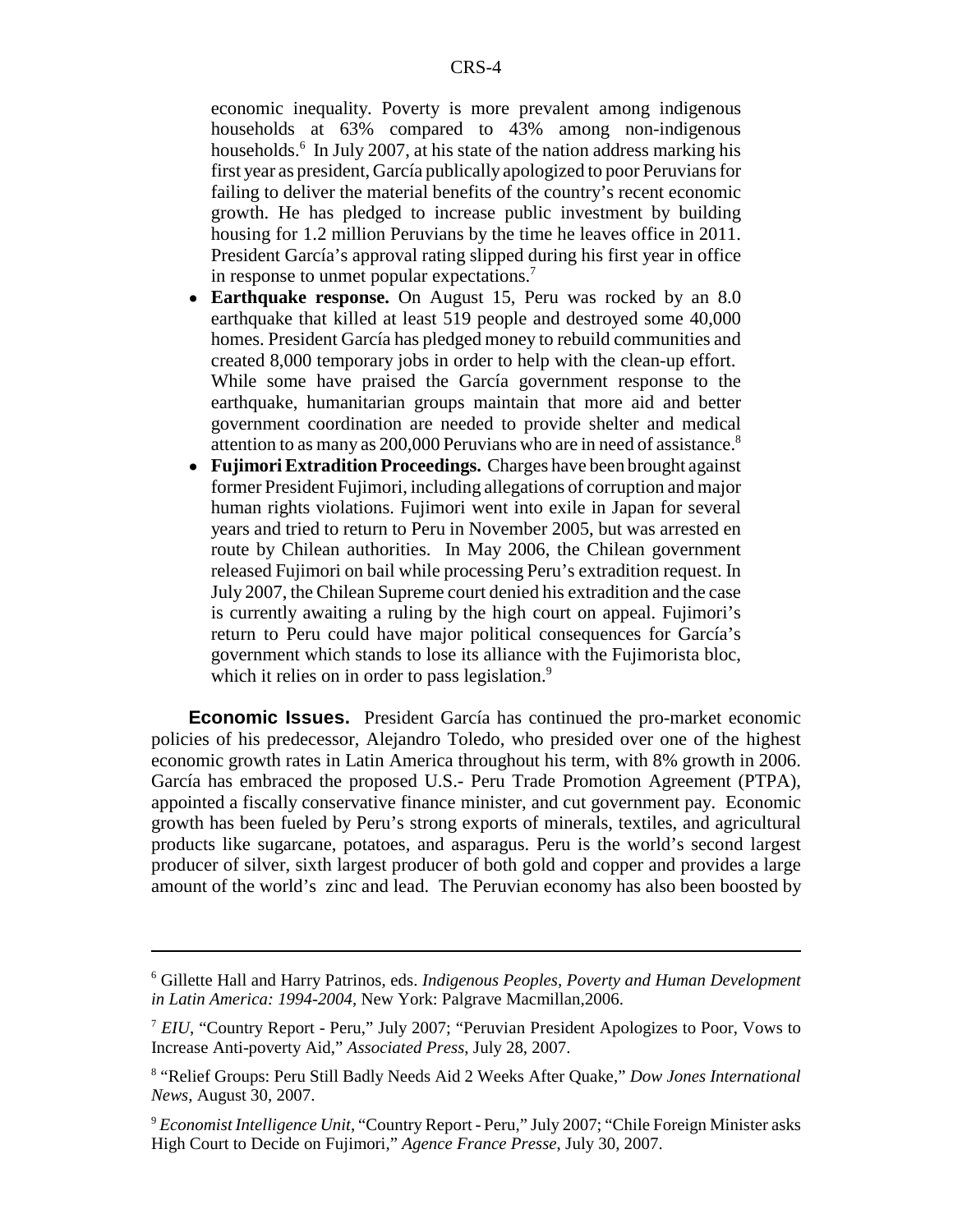U.S., Brazilian and Argentine investments in the Camisea natural gas project, which by 2009 is expected to be exporting liquified natural gas to the United States and Mexico.<sup>10</sup>

President García has sought to reassure poor Peruvians that he is addressing their needs by pledging austerity measures such as halving the Government Palace's annual spending and redirecting the funds to a rural irrigation project. García says he will also find ways to use trade to reduce the level of poverty in Peru and widen income distribution. His government is seeking to boost rural development by increasing its investments in road construction, sanitation projects, and water connections.

## **U.S. - Peruvian Relations**

Peru enjoys strong ties with the United States, characterized by extensive economic linkages and significant counternarcotics and security cooperation. Since the presidency of Alejandro Toledo in 2001, Peru has focused on strengthening those ties. Some 200,000 U.S. citizens visit Peru annually and over 400 U.S. companies are represented in Peru. President García met with President Bush at the White House in October 2006 and again on April 23, 2007, at which time the leaders discussed their shared commitment to fighting the production and consumption of illicit drugs and to secure congressional approval of the proposed U.S.-Peru Trade Promotion Agreement. Issues in U.S.-Peruvian relations include democratic development, human rights, counternarcotics, and trade issues, which are at the forefront of the bilateral agenda.

**U.S. Aid.** The United States provided \$141.7 million in foreign aid to Peru in FY2006, and another estimated \$138.9 million in FY2007. The FY2008 request for Peru is for \$93.2 million, with the most significant cuts occurring in counternarcotics funds traditionally provided through the Andean Counterdrug Initiative (ACI). ACI has been the primary U.S. assistance program to help Colombia and its neighbors address drug trafficking and related economic development issues. Beginning in FY2008, alternative development programs previously supported by ACI funds will be shifted to the Economic Support Fund (ESF) account. The U.S. Agency for International Development has four main goals for Peru: strengthening democracy; increasing governance in isolated areas where drug traffickers operate; reducing poverty; and decreasing maternal mortality and other health threats. Peru was recently selected to participate in the Millennium Challenge Account (MCA) Threshold Program. That program will focus on combating corruption, strengthening the rule of law, and improving resource management in Peru.

**Human Rights.** The government of Peru has taken steps to expand and enforce its labor laws and to prosecute those accused of past and current human rights violations. According to Human Rights Watch, while the Peruvian government has made some progress in holding those accused of past abuses responsible for their actions, many are still able to avoid prosecution. The State Department's *Country Reports on Human Rights Practices* covering 2006 says that while the Peruvian government generally respects the rights of its citizens, ongoing problems include abuse of detainees and inmates by police and prison guards; poor prison conditions; trafficking in persons; child labor in the informal sector; and failure to enforce labor laws, among others. Human rights groups have also expressed concerns that a law passed in December 2006 to regulate the

<sup>10 &</sup>quot;High Growth Masks Peru's Two Diverging Economies," *Financial Times*, July 28, 2007.